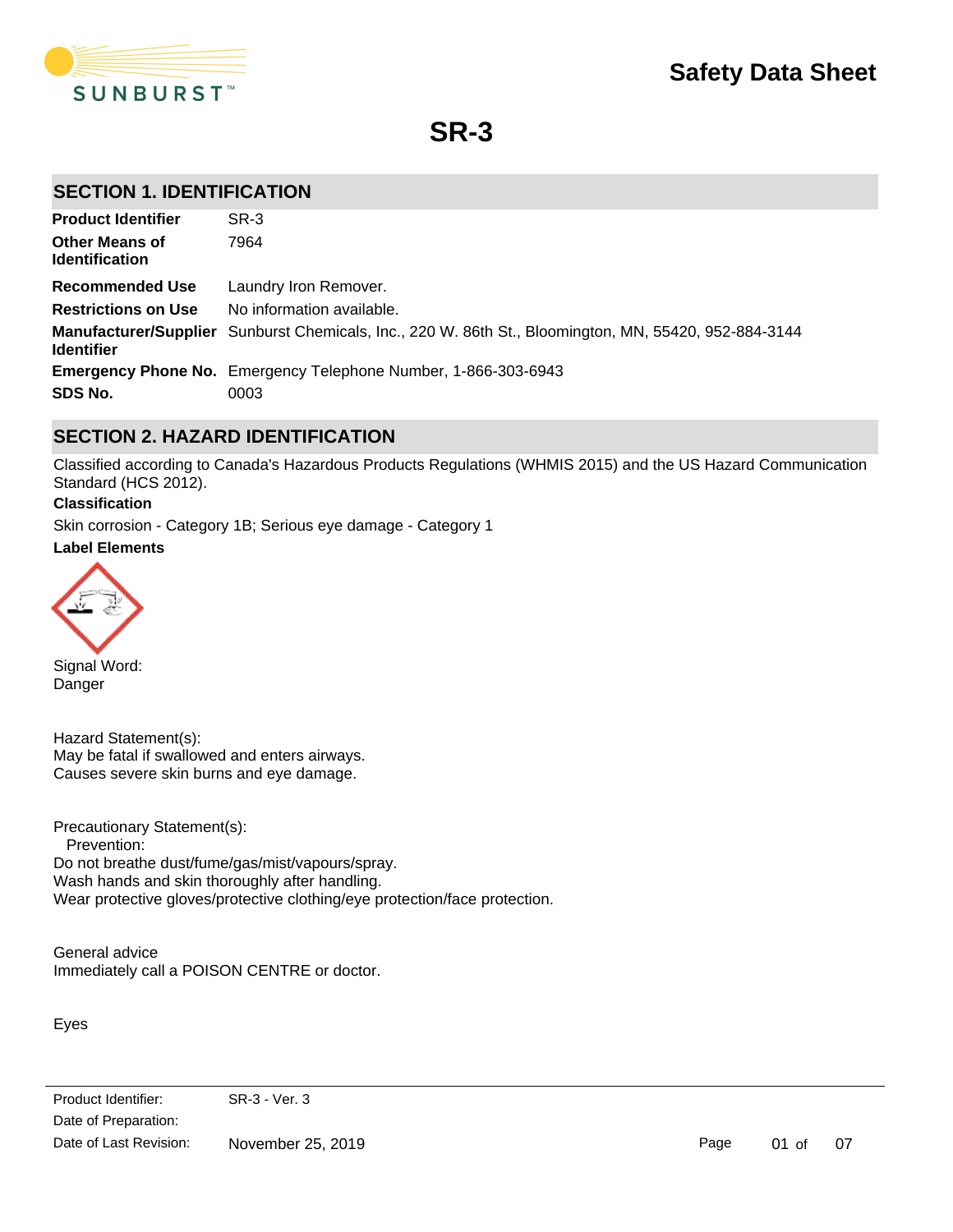IF IN EYES: Rinse cautiously with water for several minutes. Remove contact lenses, if present and easy to do. Continue rinsing. Immediately call a POISON CENTRE or doctor.

**Skin** IF ON SKIN: Wash with plenty of water. Take off contaminated clothing and wash it before reuse. If skin irritation occurs: Get medical advice/attention.

Inhalation

IF INHALED: Remove person to fresh air and keep comfortable for breathing.

Ingestion IF SWALLOWED: Immediately call a POISON CENTRE or doctor. IF SWALLOWED: Rinse mouth. Do NOT induce vomiting.

 Storage: Store locked up. Store in a well-ventilated place. Keep container tightly closed.

Disposal:

Dispose of contents and container in accordance with local, regional, national and international regulations.

### **Other Hazards**

Not applicable.

# **SECTION 3. COMPOSITION/INFORMATION ON INGREDIENTS**

Get medical advice or attention if you feel unwell or are concerned.

| <b>Chemical Name</b>   | <b>CAS No.</b> | %         | <b>Other Identifiers Other Names</b> |  |
|------------------------|----------------|-----------|--------------------------------------|--|
| <i>vater</i>           | 7732-18-5      | 80-90     |                                      |  |
| Oxalic acid, Dihydrate | 6153-56-6      | $5 - 10$  |                                      |  |
| Triethanolamine        | 102-71-6       | $0 - 0.5$ |                                      |  |

# **SECTION 4. FIRST-AID MEASURES**

### **First-aid Measures**

### **Inhalation**

Remove source of exposure or move to fresh air. Get medical advice or attention if you feel unwell or are concerned.

### **Skin Contact**

Wash gently and thoroughly with lukewarm, gently flowing water and mild soap for 5 minutes. Thoroughly clean clothing, shoes and leather goods before reuse or dispose of safely. Seek immediate medical attention/advice.

### **Eye Contact**

Immediately rinse the contaminated eye(s) with lukewarm, gently flowing water for 15-20 minutes, while holding the eyelid(s) open. Seek immediate medical attention/advice.

### **Ingestion**

Do NOT induce vomiting. Drink plenty of water. Never give anything by mouth to an unconscious person. Immediately call a Poison Centre or doctor.

### **First-aid Comments**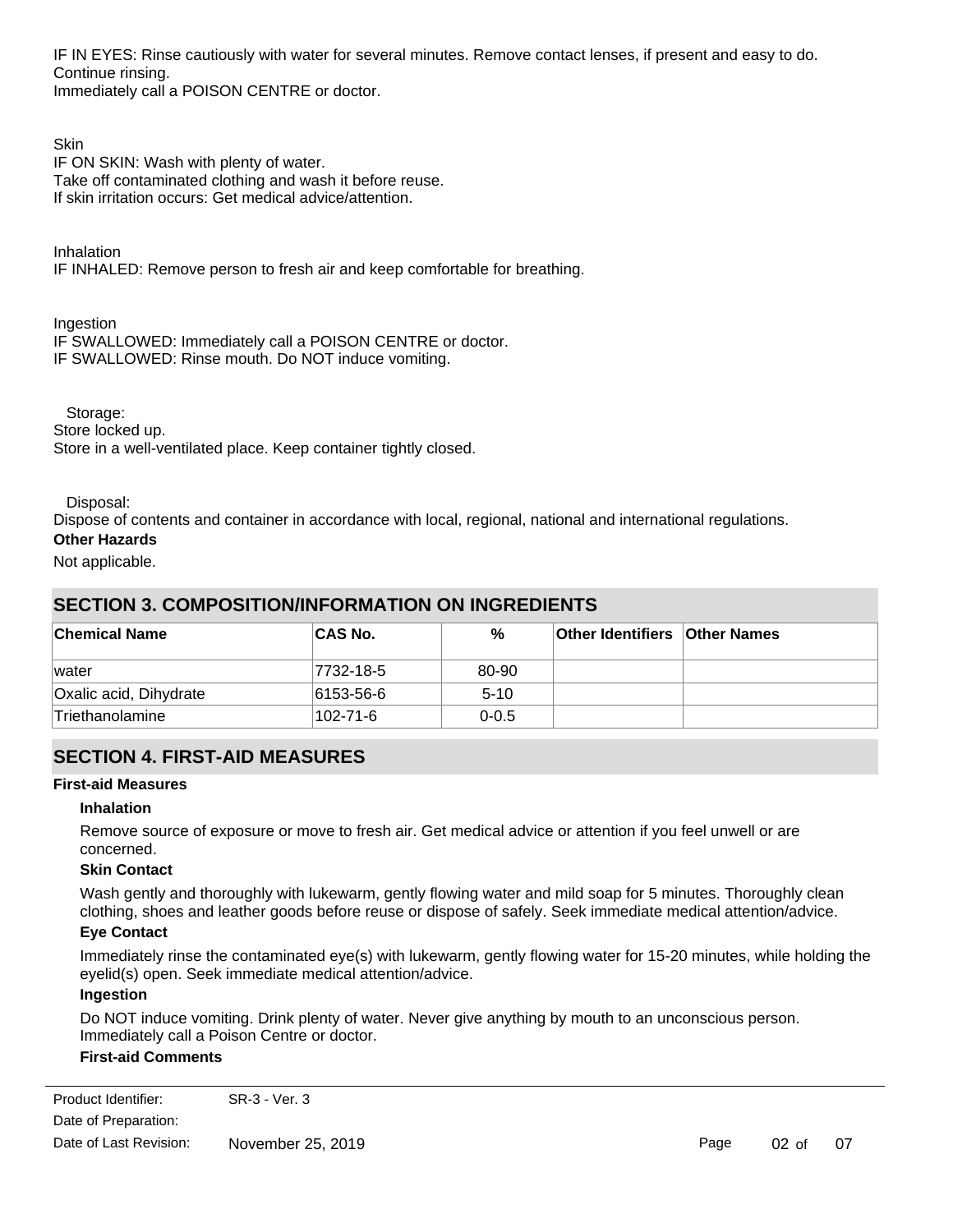Get medical advice or attention if you feel unwell or are concerned.

# **Most Important Symptoms and Effects, Acute and Delayed**

None known.

## **Immediate Medical Attention and Special Treatment**

**Special Instructions**

Treat symptomatically.

# **SECTION 5. FIRE-FIGHTING MEASURES**

## **Extinguishing Media**

# **Suitable Extinguishing Media**

Water. Carbon dioxide (CO 2 ). Dry chemical.

# **Unsuitable Extinguishing Media**

None known.

# **Specific Hazards Arising from the Product**

Not sensitive to static discharge.

# Not sensitive to mechanical Impact.

# **Special Protective Equipment and Precautions for Fire-fighters**

As in any fire, wear self-contained breathing apparatus pressure-demand, MSHA/NIOSH (approved or equivalent) and full protective gear.

As in any fire, wear self-contained breathing apparatus pressure-demand, MSHA/NIOSH (approved or equivalent) and full protective gear.

# **SECTION 6. ACCIDENTAL RELEASE MEASURES**

# **Personal Precautions, Protective Equipment, and Emergency Procedures**

Avoid contact with skin, eyes and clothing. Do not breathe spray mist. Ensure adequate ventilation. Use personal protective equipment. If spilled, take caution, as material can cause surfaces to become slippery.

# **Environmental Precautions**

Avoid release to the environment. Collect spillage. See Section 12 for additional Ecological Information. Dispose of contents/container to an approved waste disposal plant.

# **Methods and Materials for Containment and Cleaning Up**

Contain and soak up spill with absorbent that does not react with spilled product.

Collect and reuse if possible. Following product recovery, flush area with water.

# **SECTION 7. HANDLING AND STORAGE**

# **Precautions for Safe Handling**

Handle in accordance with good industrial hygiene and safety practice. Ensure adequate ventilation. Avoid contact with skin, eyes and clothing. Do not breathe vapours or spray mist. Do not eat, drink or smoke when using this product, or its use solutions.

# **Conditions for Safe Storage**

Keep container tightly closed. Keep container closed when not in use. Keep out of the reach of children.

# **SECTION 8. EXPOSURE CONTROLS/PERSONAL PROTECTION**

# **Control Parameters**

|                        | <b>ACGIH TLV®</b>  |             | <b>OSHA PEL</b>      |                | <b>AIHA WEEL</b> |            |
|------------------------|--------------------|-------------|----------------------|----------------|------------------|------------|
| ∣Chemical Name         | TWA                | <b>STEL</b> | <b>TWA</b>           | <b>Ceiling</b> | 8-hr TWA         | <b>TWA</b> |
| Oxalic acid, Dihydrate | $2 \text{ mg/m}$ 3 |             | <sup>⊦</sup> 1 mg/m3 |                |                  |            |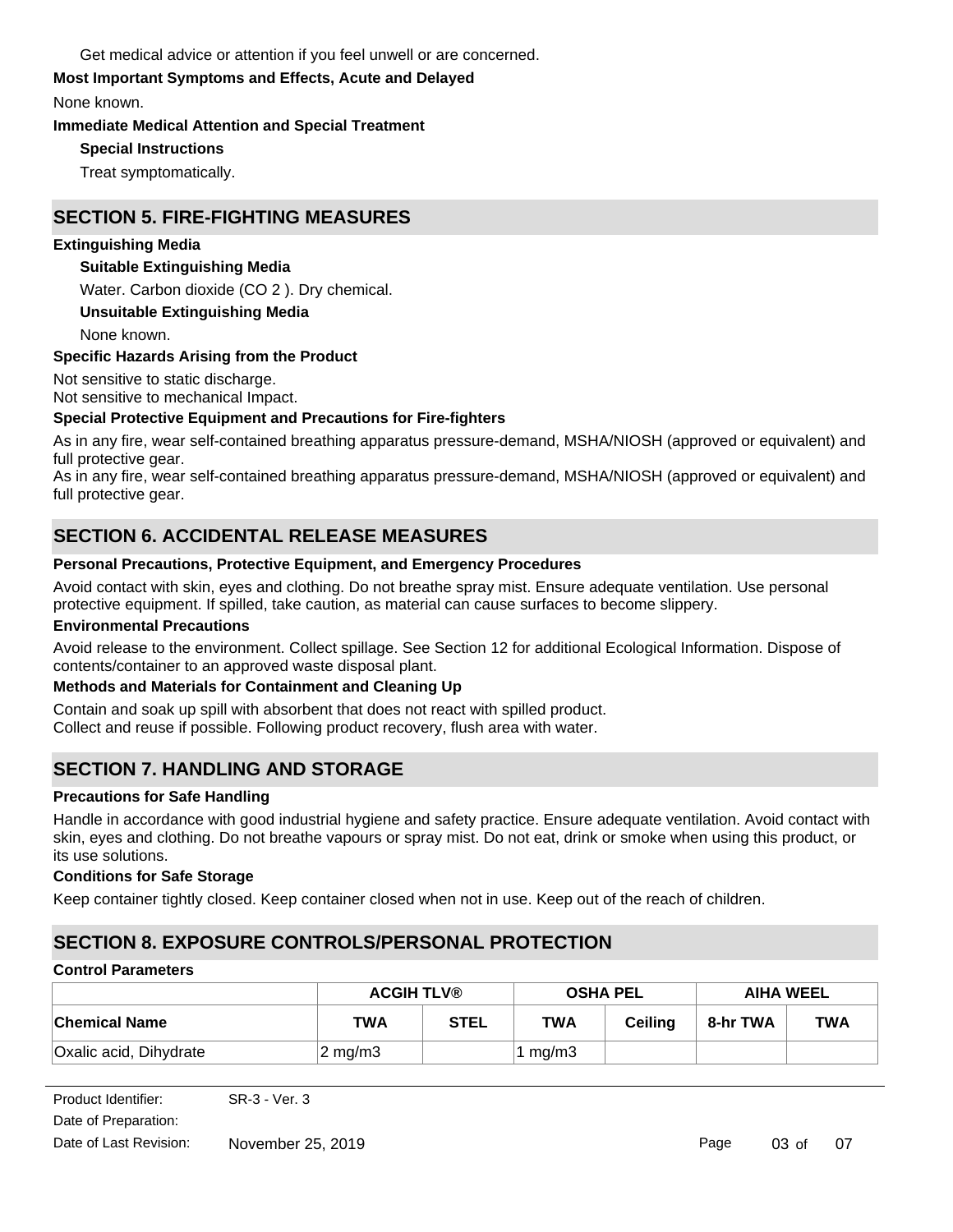| $-$<br>.<br>rıc<br>nine<br>וויחוו | . .<br>.<br><br>. . |  | ---<br>I 16 17<br>ш |  |  |  |
|-----------------------------------|---------------------|--|---------------------|--|--|--|
|-----------------------------------|---------------------|--|---------------------|--|--|--|

#### **Appropriate Engineering Controls**

Provide eyewash and safety shower if contact or splash hazard exists.

### **Individual Protection Measures**

#### **Eye/Face Protection**

Wear chemical safety goggles and face shield when contact is possible.

### **Skin Protection**

Rubber or vinyl gloves recommended when handling solid chemicals or their use solutions.

#### **Respiratory Protection**

If exposure limits are exceeded or irritation is experienced, NIOSH/MSHA approved respiratory protection should be worn.

# **SECTION 9. PHYSICAL AND CHEMICAL PROPERTIES**

### **Basic Physical and Chemical Properties**

| Appearance                                                   | Colourless.                                          |
|--------------------------------------------------------------|------------------------------------------------------|
| Odour                                                        | <b>Odourless</b>                                     |
| <b>Odour Threshold</b>                                       | Not available                                        |
| рH                                                           | $1.0 - 1.5$                                          |
| <b>Melting Point/Freezing Point</b>                          | Not available (melting); Not applicable (freezing)   |
| <b>Initial Boiling Point/Range</b>                           | 100 °C (212 °F)                                      |
| <b>Flash Point</b>                                           | Not available                                        |
| <b>Evaporation Rate</b>                                      | Not applicable                                       |
| <b>Flammability (solid, gas)</b>                             | Not applicable                                       |
| <b>Upper/Lower Flammability or</b><br><b>Explosive Limit</b> | Not applicable (upper); Not applicable (lower)       |
| <b>Vapour Pressure</b>                                       | Not applicable                                       |
| Vapour Density (air = 1)                                     | Not applicable                                       |
| <b>Relative Density (water = 1)</b>                          | Not applicable                                       |
| <b>Solubility</b>                                            | Soluble in water; Not available (in other liquids)   |
| <b>Partition Coefficient,</b><br>n-Octanol/Water (Log Kow)   | Not applicable                                       |
| <b>Auto-ignition Temperature</b>                             | Not applicable                                       |
| <b>Decomposition Temperature</b>                             | Not available                                        |
| <b>Viscosity</b>                                             | Not applicable (kinematic); Not applicable (dynamic) |
| <b>Other Information</b>                                     |                                                      |
| <b>Physical State</b>                                        | Liquid                                               |
| <b>Use Dilution</b>                                          | Not available                                        |
| <b>VOC Content</b>                                           | Not available                                        |

# **SECTION 10. STABILITY AND REACTIVITY**

| <b>Reactivity</b>                         |                                                           |
|-------------------------------------------|-----------------------------------------------------------|
| None known.                               |                                                           |
| <b>Chemical Stability</b>                 |                                                           |
| Normally stable.                          |                                                           |
| <b>Possibility of Hazardous Reactions</b> |                                                           |
|                                           | None expected under normal conditions of storage and use. |
| <b>Conditions to Avoid</b>                |                                                           |
| Product Identifier:                       | SR-3 - Ver. 3                                             |
|                                           |                                                           |

Date of Preparation: Date of Last Revision: November 25, 2019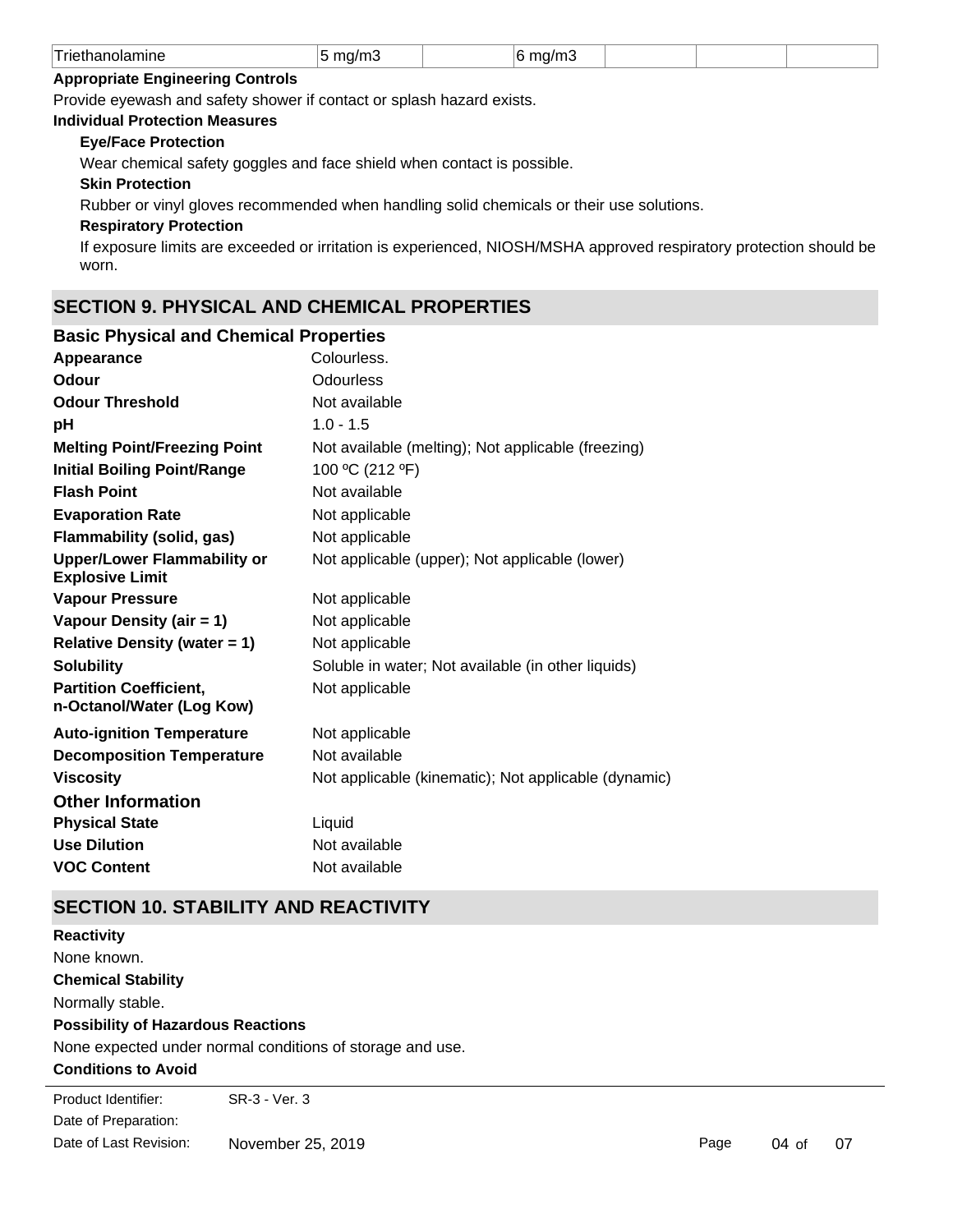# **SECTION 11. TOXICOLOGICAL INFORMATION**

#### **Likely Routes of Exposure**

Eye contact; skin contact.

#### **Acute Toxicity**

| <b>Chemical Name</b>   | <b>LC50</b>   | LD50 (oral)      | LD50 (dermal)      |
|------------------------|---------------|------------------|--------------------|
| Oxalic acid, Dihydrate | Not available | 1080 mg/kg (rat) | Not available      |
| 'Triethanolamine       | Not available | 2200 mg/kg (rat) | > 2000 mg/kg (rat) |

LC50: No information was located.

LD50 (oral): No information was located.

LD50 (dermal): No information was located.

#### **Skin Corrosion/Irritation**

Contact causes severe skin irritation and possible burns. LC50 500 mg/24 hr mild irritation.

#### **Serious Eye Damage/Irritation**

Causes serious eye damage.

#### **STOT (Specific Target Organ Toxicity) - Single Exposure**

**Inhalation**

May cause irritation of respiratory tract.

#### **Ingestion**

Harmful if swallowed. Ingestion may cause gastrointestinal irritation, nausea, vomiting and diarrhea. Ingestion may cause stomach discomfort at low levels, but can be fatal in quantities above 50 grams.

#### **Aspiration Hazard**

No information was located.

#### **STOT (Specific Target Organ Toxicity) - Repeated Exposure**

No information available.

#### **Respiratory and/or Skin Sensitization**

No information available.

#### **Carcinogenicity**

Not a carcinogen.

**Reproductive Toxicity**

### **Development of Offspring**

No information was located.

**Sexual Function and Fertility**

No information was located.

#### **Effects on or via Lactation**

No information was located.

#### **Germ Cell Mutagenicity**

Not mutagenic.

#### **Interactive Effects**

No information was located.

Date of Preparation: Product Identifier: SR-3 - Ver. 3 Date of Last Revision: November 25, 2019

Page 05 of 07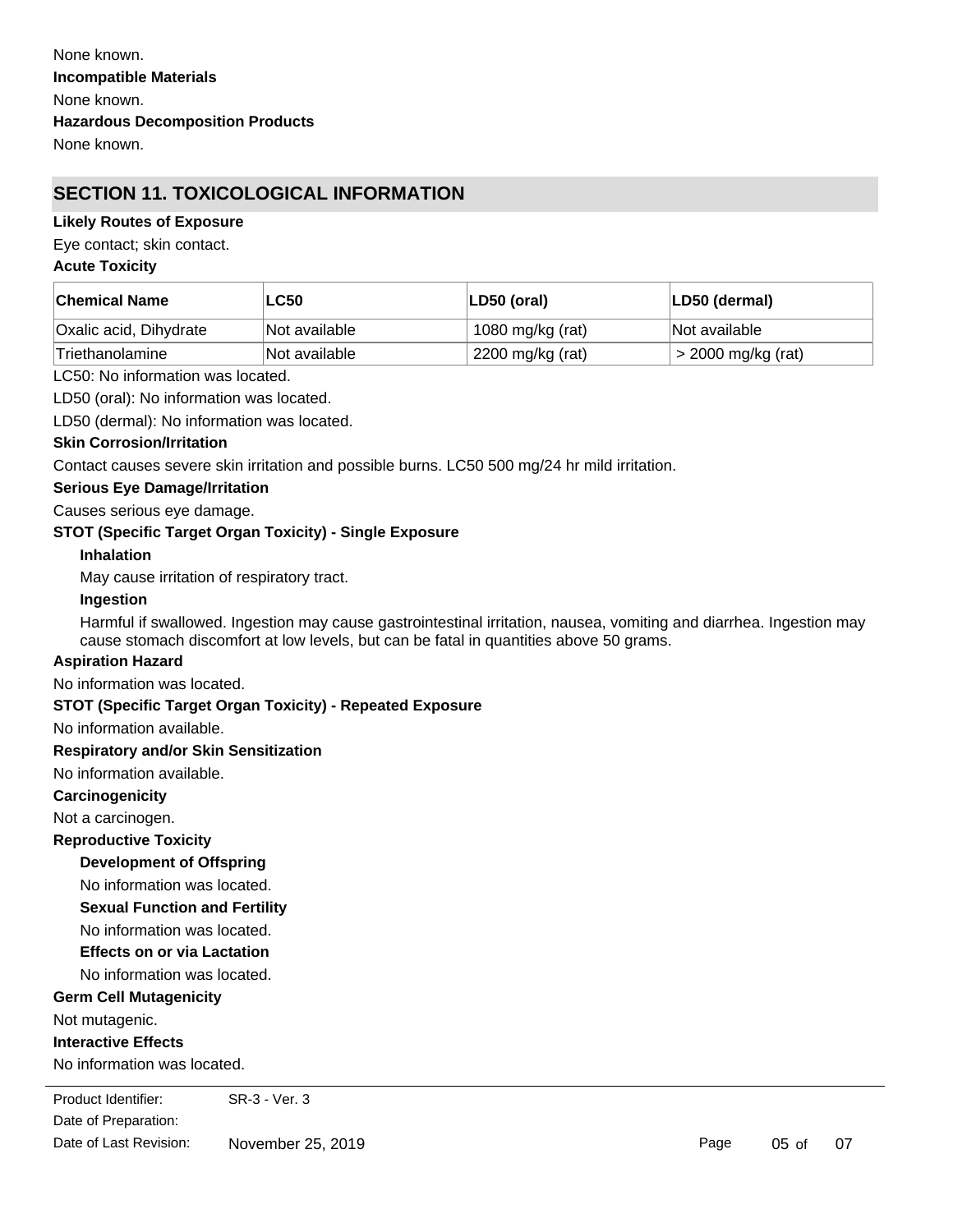# **SECTION 12. ECOLOGICAL INFORMATION**

### **Ecotoxicity**

Harmful to aquatic life.

## **Acute Aquatic Toxicity**

| <b>Chemical Name</b>   | <b>LC50 Fish</b>                                                               | <b>EC50 Crustacea</b>                                               | <b>ErC50 Aquatic</b><br><b>Plants</b> | ErC50 Algae                                                       |
|------------------------|--------------------------------------------------------------------------------|---------------------------------------------------------------------|---------------------------------------|-------------------------------------------------------------------|
| Oxalic acid, Dihydrate | 160 mg/L (48-hour)                                                             | 137 mg/L (Daphnia<br>magna (water flea);<br>48-hour)                | Not available                         | Not available                                                     |
| Triethanolamine        | 11800 mg/L<br>(Pimephales<br>promelas (fathead<br>minnow); 96-hour;<br>static) | 1850 mg/L (Daphnia Not available<br>magna (water flea);<br>48-hour) |                                       | 169 mg/L<br>(Selenastrum<br>capricornutum<br>$(algae)$ ; 96-hour) |

### **Persistence and Degradability**

No information available.

**Bioaccumulative Potential**

No information available.

#### **Mobility in Soil**

Studies are not available.

#### **Other Adverse Effects**

There is no information available.

# **SECTION 13. DISPOSAL CONSIDERATIONS**

### **Disposal Methods**

Dispose of contents and container in accordance with local, regional, national and international regulations.

# **SECTION 14. TRANSPORT INFORMATION**

Not regulated under Canadian TDG regulations. Not regulated under US DOT Regulations.

**Environmental Hazards** Not applicable

**Special Precautions** Not applicable

**Transport in Bulk According to Annex II of MARPOL 73/78 and the IBC Code**

Not applicable

# **SECTION 15. REGULATORY INFORMATION**

**Safety, Health and Environmental Regulations**

### **Canada**

**Domestic Substances List (DSL) / Non-Domestic Substances List (NDSL)**

All ingredients are listed on the DSL/NDSL.

### **USA**

**Toxic Substances Control Act (TSCA) Section 8(b)**

All ingredients are listed on the TSCA Inventory.

### **Additional USA Regulatory Lists**

### SARA Title III - Section 313:

Section 313 of Title III of the Superfund Amendments and Reauthorization Act of 1986 (SARA). This product does